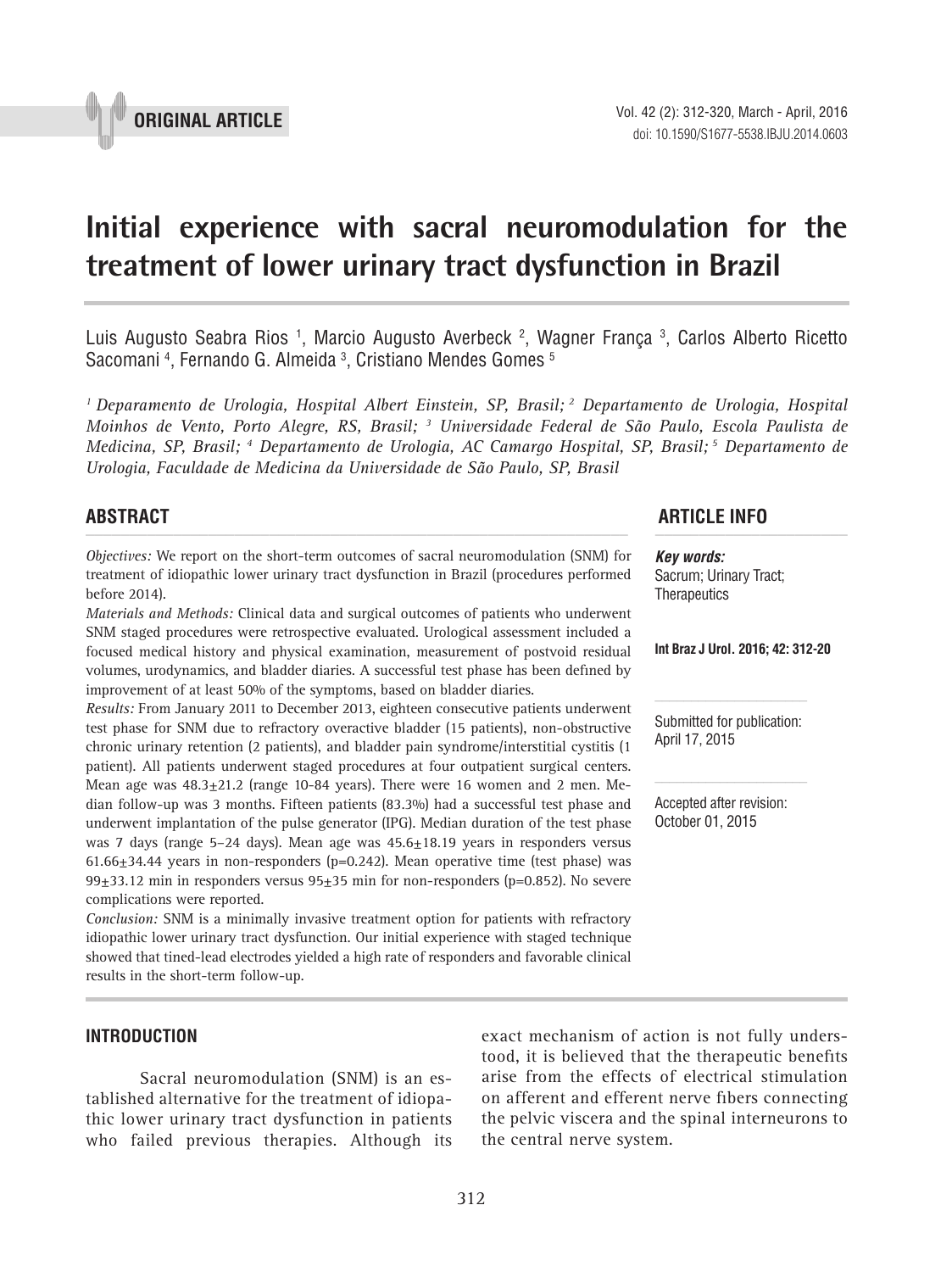SNM has been studied as a third-line treatment for idiopathic lower urinary and bowel tract dysfunctions, including overactive bladder syndrome, non-obstructive chronic urinary retention, anal incontinence, and chronic pelvic pain.

In urology, the most common indication for this therapy is the overactive bladder syndrome (OAB), which is defined by the International Continence Society (ICS) as urgency, with or without incontinence, usually accompanied by urinary frequency and nocturia, in the absence of urinary tract infection or other pathological metabolic conditions (1).

OAB has a negative impact on the quality of life and affects individuals of both genders, in different age groups (2). It is estimated that the prevalence of OAB symptoms in Brazil is 18.9% (3). Patients tend to social isolation and are at increased risk for developing depressive symptoms. Nocturia, which is present in most patients, may be associated with impaired sleep quality and increased risk of falls and fractures, particularly in the elderly (4). Multiple interventions have been described for the treatment of patients with OAB symptoms (5). Conservative treatment is the first line of treatment and includes behavioral treatment, bladder training, and pelvic floor muscle exercises (PFME). Antimuscarinics and beta-3- -agonists are regarded as second-line treatments (2, 5, 6). Despite the documented efficacy of these treatment options, many patients do not significantly improve upon conservative therapies. Refractory OAB presents as a complex clinical condition in urological practice. Current third- -line treatment options for refractory OAB include injection of botulinum toxin in the detrusor, percutaneous tibial nerve stimulation (PTNE), and sacral neuromodulation (SNM).

Another approved urological indication for SNM is chronic non-obstructive urinary retention. Urinary retention without an identifiable urological cause presents a therapeutic challenge. Patients with non-obstructive chronic urinary retention usually have to rely on intermittent self-catheterization, which significantly affects quality of life and may be associated with complications, such as urinary tract infections and urethral trauma. Even though its physiopathology is not well understood, this disorder seems to be related to a primary failure of relaxation of the striated urethral sphincter (7). Not only a typical clinical history, but also the evaluation of the sphincter volume and electromyography may be determining factors for the diagnosis. Sacral neuromodulation may improve many of these patients (7).

Although SNM has gained increased worldwide acceptance for the treatment of patients with refractory OAB and non-obstructive urinary retention, in Brazil this therapy has had a modest and hesitant experience. Brazilian regulatory authorities have approved it as of August/2004. However, it was only after January/2014 that its coverage by private health insurance companies became mandatory. In addition, the technical and institutional support by the manufacturer (Medtronic Minneapolis, MN, USA) significantly improved since then. As a result, increasing interest in the therapy has been observed. Before 2014, only a few Interstim<sup>TM</sup> implants for different indications had been made in Brazil. We herein report on our initial experience with SNM for the treatment of lower urinary tract dysfunction (procedures performed before 2014).

#### **MATERIALS AND METHODS**

This is a retrospective study to evaluate the short-term outcomes of SNM for the treatment of idiopathic lower urinary dysfunction in Brazil. Clinical data and surgical outcomes of patients from 4 medical centers were analyzed.

OAB was defined according to the ICS criteria (1).

Chronic non-obstructive urinary retention was defined as chronic urinary retention and secondary need for intermittent catheterization in the absence of anatomical cause of obstruction. Fowler's syndrome is the main condition that leads to chronic non-obstructive urinary retention and it is caused by the failure to relax of the striated urethral sphincter during voiding in young women [27]. Urodynamics with surface perineal electromyography and, when available, videourodynamics have been used to confirm this diagnosis. Exclusion criteria were evidence of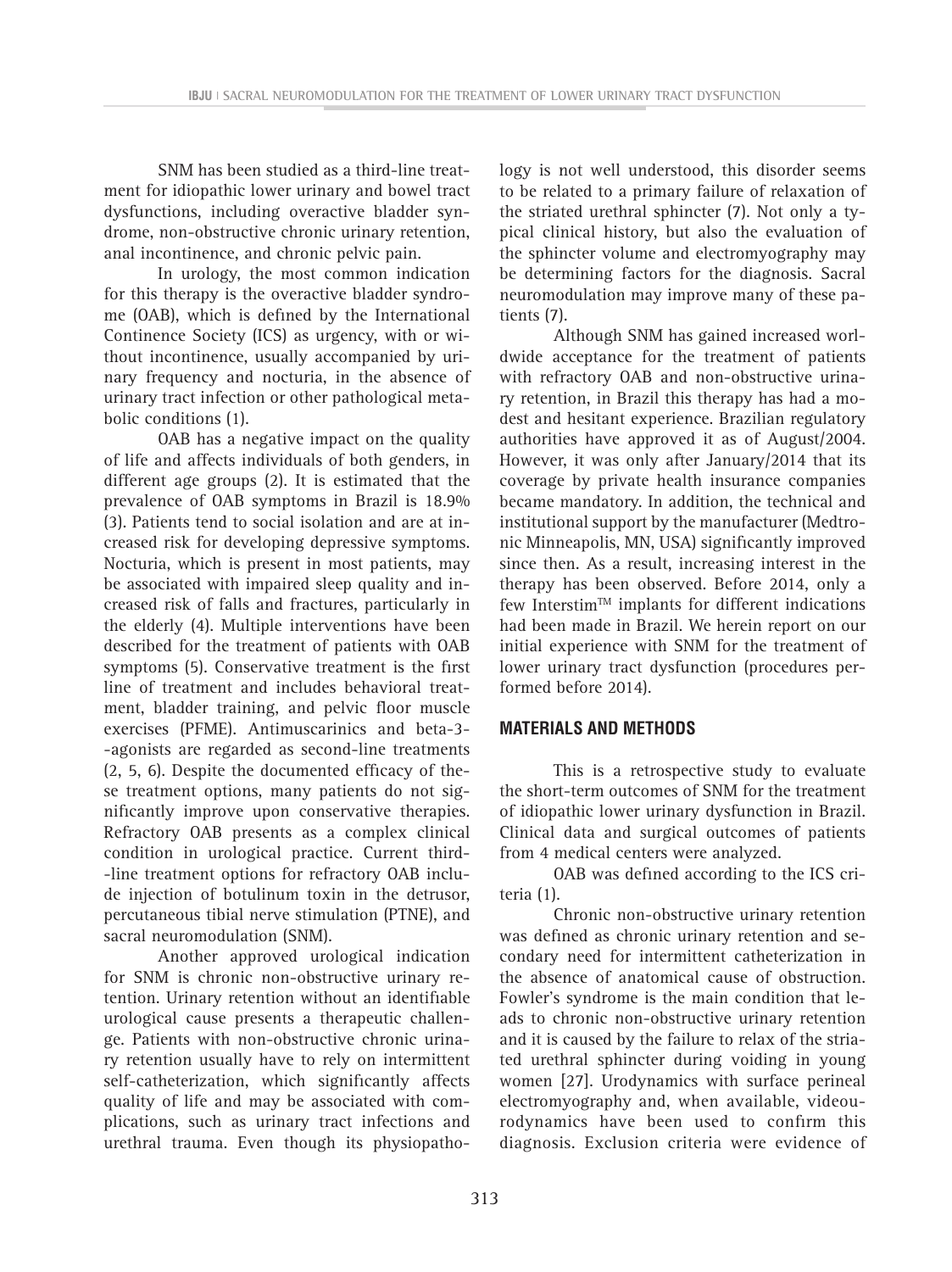urethral stenosis, pelvic organ prolapse or neurological diseases.

Urological assessment at baseline included a focused medical history and physical examination, urinary tract ultrasound with measurement of postvoid residual volumes, multichannel urodynamics, and a three-day bladder diary. Bladder diaries included number of micturitions, urine volume, episodes of urgency and urinary incontinence over 24h. Catheterized urine volumes and postvoid residual volumes were also recorded in patients with chronic non-obstructive urinary retention, who were on clean intermittent catheterization. Visual analogic scale (1 to 10 points) has been used to subjectively evaluate pain in patients with interstitial cystitis.

Data were expressed as mean (or medians) ± standard deviation (minimum and maximum values). Mann-Whitney test was used to statistically compare continuous variables and chi-square test to compare categorical variables. IBM SPSS**®** Statistics version 22 for Mac (SPSS Inc., Chicago, IL, USA) was used for statistical analysis. All differences with a p value less than 0.05 were considered statistically significant.

## **Surgical Technique – Staged Implantation**

All patients underwent SNM staged implantation technique. This consists of a two- -phase procedure, including a test phase during which the improvement of symptoms is evaluated, allowing deciding whether this therapy is effective or not. Those patients with a successful test phase proceeded with the second stage, which is the implantation of the programmable pulse generator (IPG). A successful test phase was considered when an improvement of at least 50% of the symptoms based on the bladder diaries was obtained and the patient was satisfied with this improvement. The test phase typically takes one to two weeks and should be as short as possible to minimize the risk of infection. The implant of the quadripolar electrode (tined-lead electrode) followed the well-established technique that has been previously published (8). Therapeutic failure has been defined as symptomatic improvement <50%, which was an indication for electrode removal.

All interventions were performed with the patients lying on the prone position and under cardiovascular monitoring, guided by posteroanterior and lateral fluoroscopy. The procedures were performed with local anesthesia with 20-40mL of 1% lidocaine and mild conscious intravenous sedation. Patients received either intravenous cefazolin (1g) or ciprofloxacin (400mg) just before the procedure, and oral ciprofloxacin (500mg PO twice a day) for five days.

Patients were discharged home three hours after the procedure with instructions on how to take care of the electrode and the external pulse generator. During the test phase, patients were re- -evaluated at the office every 2-4 days, and adjustments in the electrical stimulation program were performed as appropriate.

If the patient was a 'responder', the definitive pulse generator (IPG) was implanted subcutaneously in the supero-lateral quadrant of the buttock (pocket site), through the previously made incision. Patients with a failed test phase underwent electrode removal under local anesthesia.

# **RESULTS**

From January 2011 to December 2013, eighteen consecutive patients underwent SNM test phase due to refractory overactive bladder (15 patients; 12 patients with 'wet' OAB and 3 patients with 'dry' OAB), non-obstructive chronic urinary retention (2 patients), and bladder pain syndrome/interstitial cystitis (BPS/IC) (1 patient). All patients underwent staged procedures at four outpatient surgical centers (none required hospitalization). Mean age was 48.3±21.2 (range 10-84 years). There were 16 women and 2 men. Baseline characteristics are described in Table-1. Median follow-up was 3 months (range 1 to 5 months).

Among patients with OAB, urodynamic data showed increased bladder sensation (mean volume at first desire=76.25±59.89mL; 40- 250mL). All but one patient had demonstration of detrusor overactivity during cystometry  $(n=14)$ . Mean bladder capacity was 287.85±106.42mL (150-500mL). Available preoperative urodynamic data of OAB patients are presented in Table-2.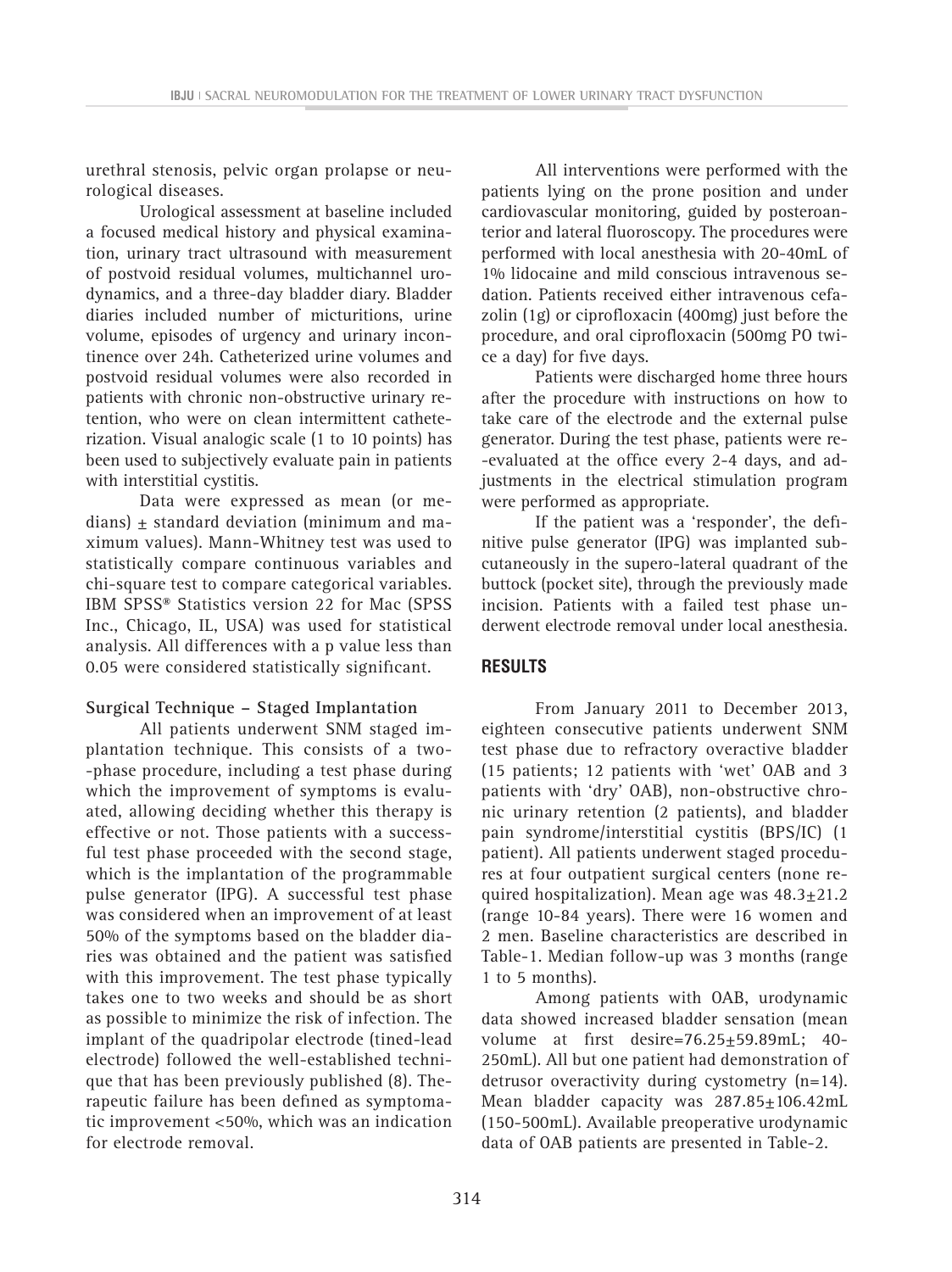## **Table 1 - Baseline characteristics.**

| Initials | Age* | Gender | Comorbidities                                         | Medication                                | Previous urological<br>treatments                                                                                       | Urological<br>Diagnosis                                                    |
|----------|------|--------|-------------------------------------------------------|-------------------------------------------|-------------------------------------------------------------------------------------------------------------------------|----------------------------------------------------------------------------|
| D.M.     | 71   | Female | Hypertension,<br>nocturnal polyuria                   | Enalapril                                 | Oxybutynin,<br>solifenacin,<br>desmopressin, tibial<br>nerve stimulation                                                | OAB <sup>¥</sup> without<br>urinary<br>incontinence,<br>nocturnal polyuria |
| M.G.     | 37   | Female | Juvenile Rheumatoid<br>Arthritis                      | Methotrexate                              | Oxybutynin,<br>solifenacin,<br>tolterodine,<br>darifenacin                                                              | OAB with urinary<br>incontinence                                           |
| E.M.G.   | 18   | Female | None                                                  | None                                      | Oxybutynin,<br>solifenacin                                                                                              | OAB with urinary<br>incontinence                                           |
| M.S.B.   | 62   | Female | Hypertension                                          | Enalapril                                 | Oxybutynin,<br>solifenacin                                                                                              | OAB with urinary<br>incontinence                                           |
| M.B.O.   | 32   | Female | None                                                  | None                                      | Oxybutynin,<br>solifenacin, tibial<br>nerve stimulation,<br>onabotulinum toxin                                          | OAB with urinary<br>incontinence                                           |
| A.V.     | 48   | Male   | None                                                  | None                                      | Oxybutynin,<br>tolterodine,<br>tibial nerve<br>stimulation, bladder<br>augmentation,<br>intermittent<br>catheterization | OAB without urinary<br>incontinence                                        |
| J.D.     | 79   | Male   | Previous coronary<br>artery disease                   | None                                      | TURP**, tolterodine,<br>onabotulinum toxin                                                                              | OAB with urinary<br>incontinence                                           |
| M.L.G.   | 56   | Female | Previous non-muscle-<br>invasive bladder<br>cancer    | None                                      | Oxybutynin,<br>tolterodine                                                                                              | OAB with urinary<br>incontinence                                           |
| D.A.A.   | 59   | Female | None                                                  | None                                      | Tolterodine,<br>solifenacin,<br>imipramine                                                                              | OAB with urinary<br>incontinence                                           |
| M.A.G.   | 59   | Female | Hypertension,<br>Diabetes Mellitus,<br>Hypothyroidism | Enalapril,<br>Metformin,<br>Levothyroxine | Oxybutynin,<br>tolterodine,<br>onabotulinum toxin                                                                       | OAB with urinary<br>incontinence                                           |
| M.P.A.F. | 64   | Female | Dyslipidemia                                          | None                                      | Darifenacin,<br>oxybutynin                                                                                              | OAB with urinary<br>incontinence                                           |
| A.M.C.I. | 53   | Female | Thalassemia                                           | None                                      | Tolterodine,<br>solifenacin,<br>onabotulinum toxin                                                                      | OAB with urinary<br>incontinence                                           |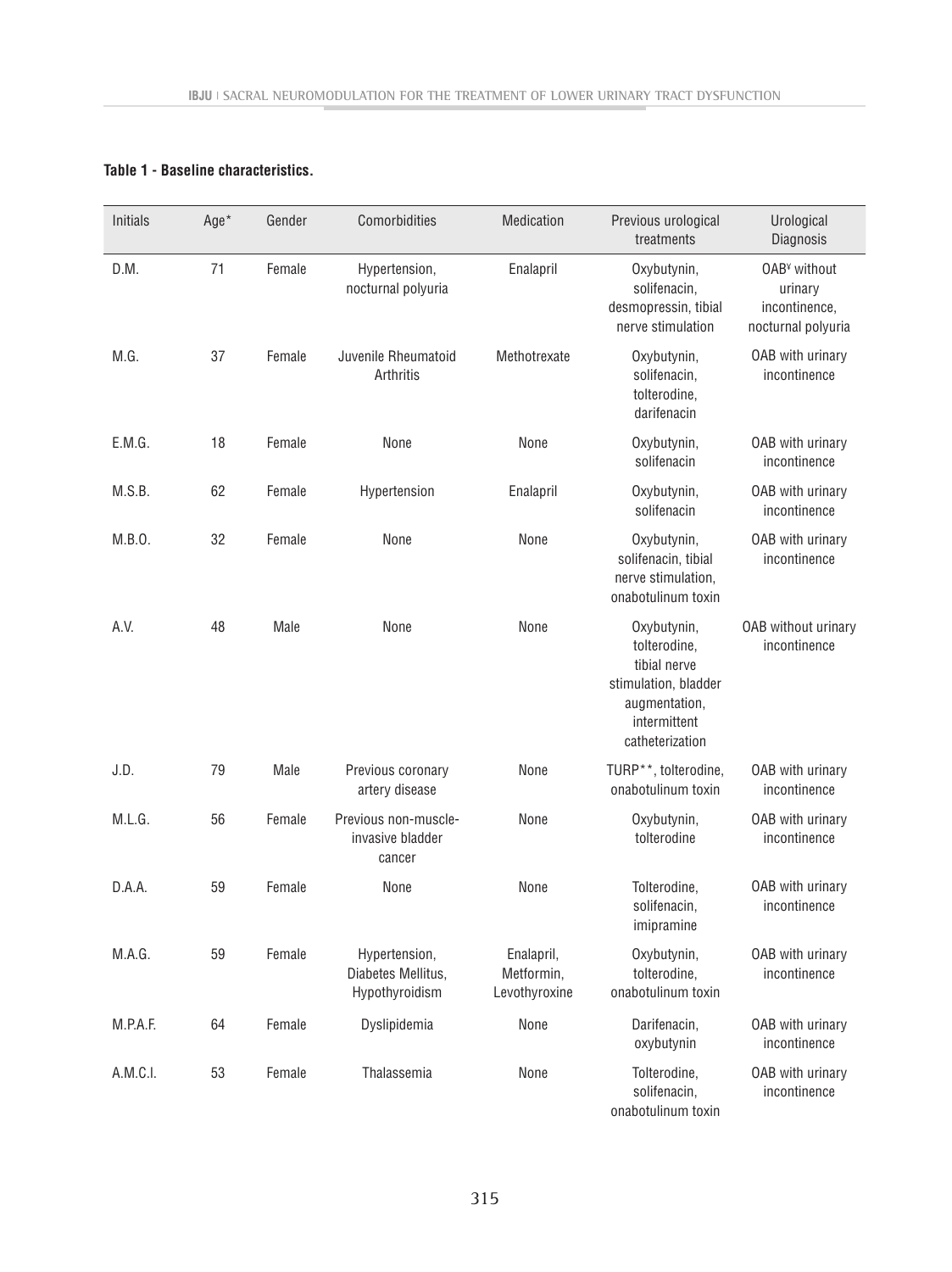| <b>T.P.S.S.</b> | 35 | Female | Endometriosis                                                                                         | Morphine | Intermittent<br>catheterization                                                                                                                       | BPS/IC <sup>§</sup>                                 |
|-----------------|----|--------|-------------------------------------------------------------------------------------------------------|----------|-------------------------------------------------------------------------------------------------------------------------------------------------------|-----------------------------------------------------|
| D.P.S.          | 26 | Female | Thymoma,<br>hyperhidrosis                                                                             | None     | Intermittent<br>catheterization                                                                                                                       | Chronic urinary<br>retention                        |
| M.T.M.          | 54 | Female | None                                                                                                  | None     | Oxybutynin,<br>solifenacin,<br>onabotulinum toxin                                                                                                     | OAB without urinary<br>incontinence                 |
| M.M.G.          | 10 | Female | Neonatal intracranial<br>hemorrhage,<br>ventriculo-peritoneal<br>shunt (at age 2).<br>Cerebral palsy. | None     | Surgery for<br>vesico-ureteral<br>reflux, oxybutynin,<br>prophylactic<br>antibiotic,<br>physiotherapy and<br>transcutaneous<br>electrical stimulation | OAB with urinary<br>incontinence                    |
| M.C.R.          | 84 | Female | Chronic renal failure                                                                                 | None     | Intermittent<br>catheterization/<br>prophylactic<br>antibiotic                                                                                        | Chronic urinary<br>retention, nocturnal<br>polyuria |
| B.M.            | 22 | Female | None                                                                                                  | None     | Oxybutynin,<br>tolterodine,<br>darifenacin.<br>solifenacin,<br>physiotherapy,<br>botulinum toxin                                                      | OAB with urinary<br>incontinence                    |

\* Years

**\*\* TURP =** Transurethral resection of the prostate

**¥ OAB =** overactive bladder syndrome

§ **BPS/IC** = bladder pain syndrome/interstitial cystitis

Fifteen patients (83.3%) had a successful test phase and underwent implantation of the IPG. Among the three patients who failed the test phase, two had OAB and one had urinary retention. Duration of test phase varied according to the patient's response to treatment. Those who did not have a good response in the first days after the implant required an extended period of evaluation, during which different programming settings were tested. Median duration of the test phase was 7 days (range 5–24 days). Mean operative time during test phase was 98.33±32.4 min (40–130 min). Outcomes of the test phase are shown in Table-3.

After IPG implant all the patients continued having good clinical responses at short- -term follow-up. Re-programming was done in most patients as a mean of finding the best clinical scenario with the least energy spending.

Both patients with urinary retention in our series had failed a trial of alpha-blocker treatment and were not on medications during baseline evaluation. One out of two patients diagnosed with idiopathic chronic urinary retention and the only patient with BPS/IC had successful test phases. The responsive patient with chronic urinary retention had an 80% reduction of post-void residual postoperatively. This patient did not need intermittent catheterization in the short-term follow-up. In the other patient with chronic urinary retention, S3 stimulation was not successful and the tined-lead was removed 10 days after implantation. The patient with BPS/IC had a 60% improvement in the storage urinary symptoms and reported 90%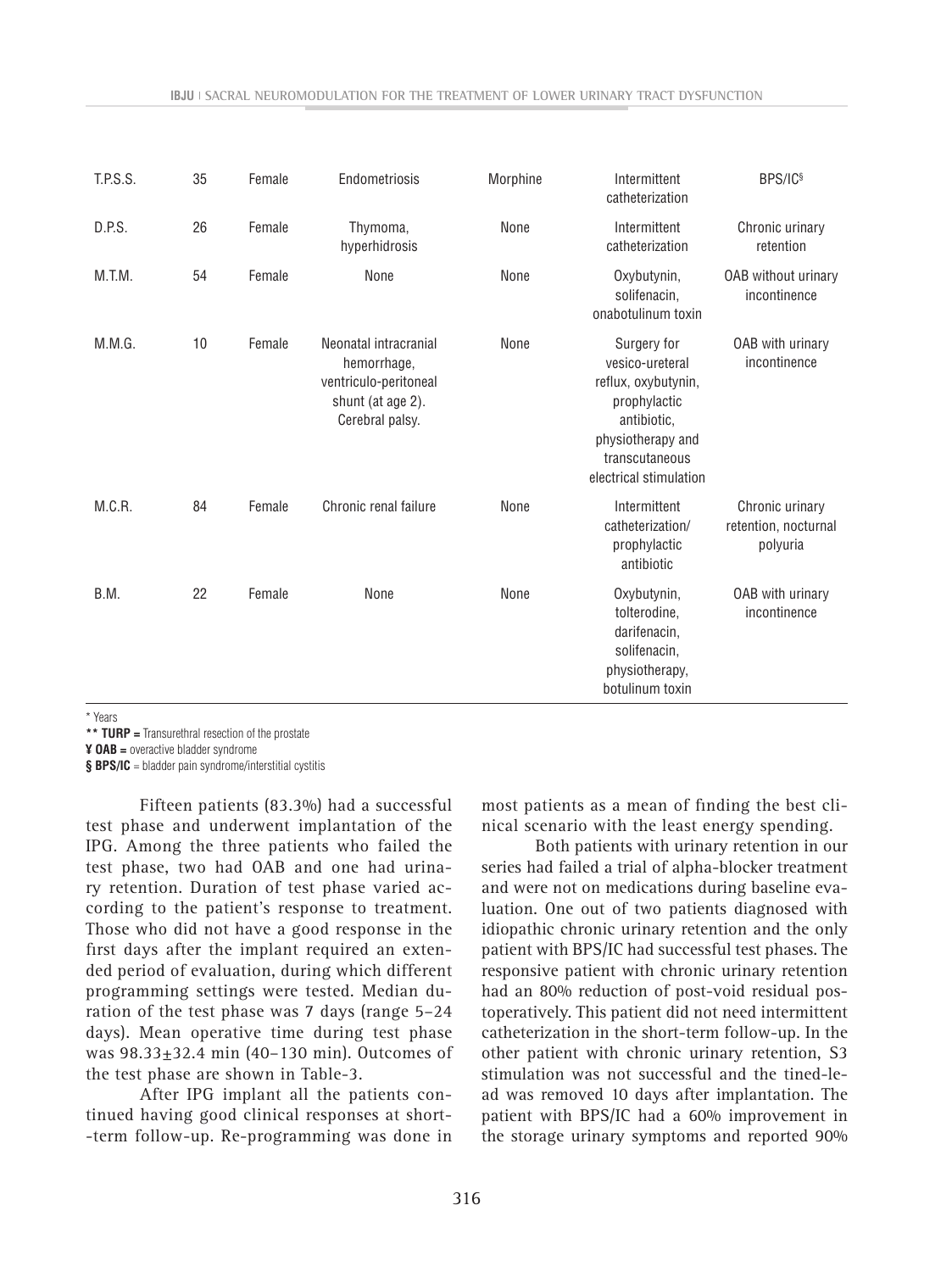| Initials | Post-void residual (mL) | First Desire (mL) | Detrusor Overactivity | Cystometric Capacity (mL) |
|----------|-------------------------|-------------------|-----------------------|---------------------------|
| D.M.     | 5                       | 40                | None                  | 200                       |
| M.G.     | 10                      | 50                | Yes                   | 250                       |
| E.M.G.   | $\boldsymbol{0}$        | 50                | Yes                   | 180                       |
| M.S.B.   | 10                      | 100               | Yes                   | 300                       |
| M.B.O.   | $\boldsymbol{0}$        | 60                | Yes                   | 220                       |
| A.V.     | 40                      | 80                | Yes                   | 420                       |
| J.D.     | 50                      | 40                | Yes                   | 400                       |
| D.A.A.   | 15                      | $\star\star\star$ | Yes                   | 300                       |
| M.A.G.   | 5                       | 60                | Yes                   | 150                       |
| M.P.A.F. | 60                      | 40                | Yes                   | 380                       |
| A.M.C.I. | 19                      | 250               | Yes                   | 500                       |
| M.T.M.   | 10                      | $\star\star\star$ | Yes                   | 230                       |
| M.M.G.   | 30                      | 110               | Yes                   | 170                       |
| B.M.     | 5                       | 35                | Yes                   | 330                       |

**Table 2 - Available preoperative urodynamics data.**

Available data of patients diagnosed with refractory overactive bladder (there was 1 unavailable urodynamic examination on chart review) \*\*\* Missing data

|  |  |  |  | Table 3 - Outcomes of the test phase according to urological condition. |  |  |
|--|--|--|--|-------------------------------------------------------------------------|--|--|
|--|--|--|--|-------------------------------------------------------------------------|--|--|

| Urological condition | n (%)    | Mean procedure time (min) | Success $(\% )$ |
|----------------------|----------|---------------------------|-----------------|
| Refractory OAB¥      | 15(83.3) | 99.3                      | 13 (86.7)       |
| Urinary retention    | 2(11.1)  | 82.5                      | (50.0)          |
| BPS/IC§              | 1(5.6)   | 120.0                     | 1(100)          |
| Total                | 18 (100) | 98.3                      | 15(83.3)        |

**¥ OAB =** overactive bladder syndrome

**§ BPS/IC =** bladder pain syndrome/interstitial cystitis

of improvement in chronic pain during the test phase. Due to this positive response, IPG was implanted 14 days after the initial procedure.

Mean age was  $45.6 \pm 18.19$  years in responders versus 61.66±34.44 years in non-responders (p=0.242). Mean operative time (test phase) was 99±33.12 min in responders versus 95±35 min for non-responders (p=0.852).

There were no Clavien 2 or higher complications. When present, pain was mild and no patient needed narcotic analgesics. No infectious complications were observed.

#### **DISCUSSION**

SNM has been approved by the Food and Drug Administration (FDA) for the treatment of refractory urinary dysfunction since the late 1990s and over 150.000 implants have been made throughout the World. In Brazil, this therapy was first approved by regulatory authorities in August/2004, but only a few implants had been made up to 2014. As of January/2014, the coverage of SNM by private health insurance companies became mandatory and it is expected that SNM should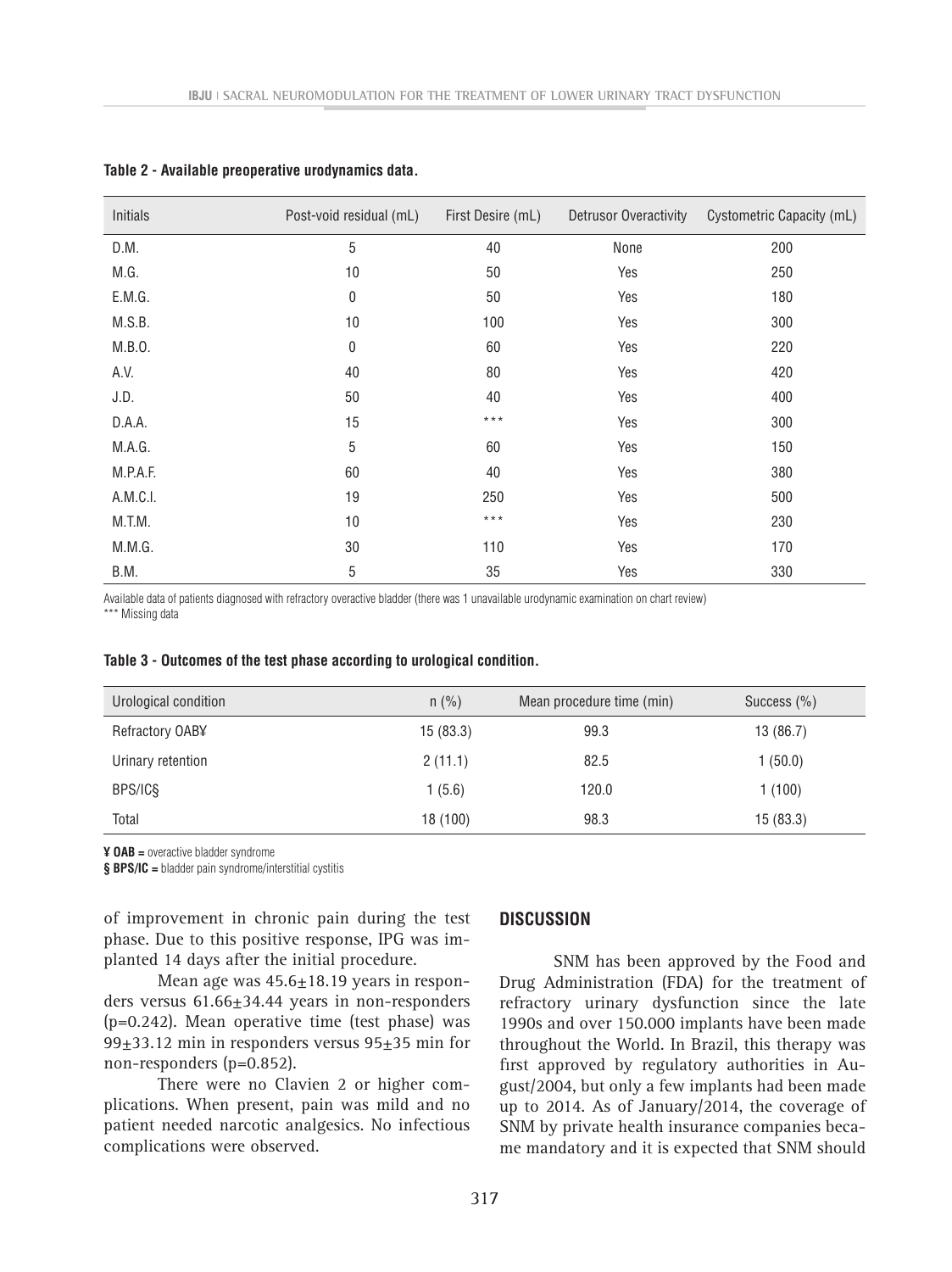progressively attract patients and urologists alike. For this reason, we found it would be appropriate to report on our initial experience with this exciting therapy.

Our series is consistent with most retrospective studies reporting on a global SNM experience, which included a predominant population of refractory OAB patients and fewer patients with urinary retention or BPS/IC (9, 10).

We used staged procedures for all patients. In Brazil, the electrodes for percutaneous nerve evaluation (PNE) are not available, which makes mandatory the selection of the staged procedure with the implantation of a tined-lead electrode initially. The staged procedure technique has been described as a successful strategy to improve the chance of response during the stimulation test (first stage). Borawski et al. randomized 30 patients to electrical stimulation test with different electrodes and showed that the chance of identifying responders is higher with the tined-lead electrode compared to the conventional percutaneous nerve evaluation (PNE) electrode (88% versus 46%, P=0.02) (11).

The high rate of responders presented in our study is also consistent with the medical literature. An European multicenter study evaluated 94 patients with different types of dysfunctional voiding and identified 72 patients responsive to electrical stimulation test with tined-leads (76.6%) (12). More recently, Chartier-Kastler et al. published a prospective study conducted between 2003 and 2009 in 44 French centers, including 1418 patients who underwent implants for overactive bladder (1170 patients), idiopathic urinary retention (151 patients), and other disorders (97 patients). In OAB patients, clinical improvement higher than 50% was described in 84.8% of cases (13).

The duration of the test phase is an important aspect of the treatment. Kessler et al. prospectively evaluated 20 patients undergoing prolonged test phase for a minimum of 14 days and identified 80% of responders. These patients received suppressive antibiotics and had no major complications (14).

Some of our patients were kept in the test phase for more than one week. This strategy allowed us to test different electrical stimulation settings with satisfactory outcomes. However, it was not possible to establish any association between the duration of the test phase and the success/failure (responders versus non-responders).

Due to the small population sample in our study, we were not able to evaluate predictors of response. Factors such as age and operative time were not predictors of clinical response to SNM in our series (p>0.05). Several studies have tried to identify clinical factors to predict which patients are most likely to benefit from SNM (8, 15-20). Amundsen et al. investigated 105 patients with urgency urinary incontinence that underwent electrical stimulation with PNE test, of which 55 (52%) received the IPG implant. Age above 55 years was associated with a greater chance of success (65% versus 37%; p<0.05). Regardless of age, the presence of 3 or more comorbidities and the diagnosis of a neurological disease were predictors of failure (18). There is also evidence that emotional distress and psychiatric illness are associated with a reduced chance of response to the stimulation test and a higher incidence of reoperations after IPG implant (19, 20).

Urodynamics does not seem to be helpful in selecting the best candidates for the SNM. There is some evidence to suggest that urodynamic evaluation cannot predict the response to SNM test phase or estimate the chance of success after the IPG implant. A non-randomized study found that detrusor overactivity during cystometry does not correlate with the possibility of response during test phase (16). In our series, urodynamics were obtained in all patients at the baseline evaluation as part of a comprehensive urological workup. However, we were not able to evaluate its use as a prognostic factor due to the small population of our study. Most of our OAB patients had demonstration of detrusor overactivity during cystometry.

Our study included only a short-term evaluation period (follow-up). According to data from various long-term prospective studies, clinical improvement with SNM is maintained after up to 5 years in most patients. Success rates of 60-77% have been reported (7, 15, 21-27).

Previously published systematic reviews demonstrated SNM broad clinical utility. Brazelli et al. systematically reviewed studies published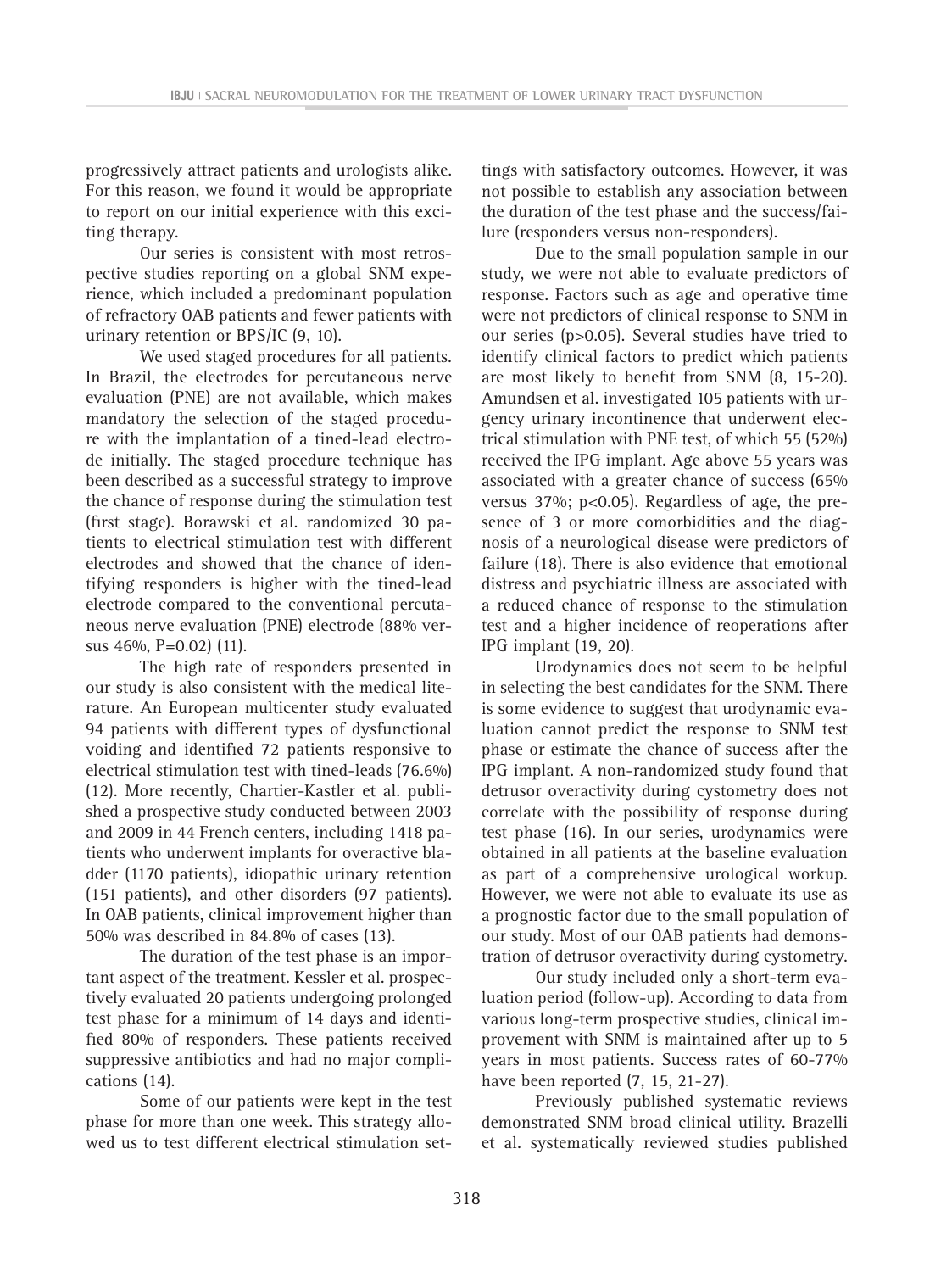between 1996 and 2003, and found success rates between 67 and 80% for OAB patients, with sustained results after a follow-up of 3-5 years (17). Kessler et al. reviewed the outcomes of 30 studies, including 357 patients. Success rates were 68% (95% CI: 50-85%) for the test phase and 92% (95% CI: 81-98%) after IPG implantation. This systematic review did not exclude 88 patients with neurogenic conditions in the analysis (28).

In our series only one patient with a neurological condition was included (cerebral palsy), which has been regarded as a good responder during the test phase and underwent IPG implantation. International experience with neurological patients is limited to small case series (28).

No significant complications were observed in our series. Hijaz et al. reviewed the complications of SNM in 214 patients who had staged procedures (29). One hundred and sixty-one patients (75.5%) were regarded as responders during the test phase and underwent IPG implantation. In seventeen patients (10.5%) the device had to be completely removed due to infection (n=8) or absence of clinical response (n=9). Twenty-six patients (16.1%) underwent surgical revision due to attenuation of the response  $(n=17)$ , infection  $(n=4)$ , pain at the IPG site  $(n=4)$ , and electrode migration (n=1). Other studies also showed that surgical revision rates accumulate over time (30, 31).

There are major limitations in the present study, including the small number of participants and the fact that our series of 18 patients was shared among four medical centers, which did not enable any of the implanters to advance significantly in the learning curve before 2014. In addition, the follow-up of the patients was short and did not follow a structured prospective protocol. Moreover, we included patients with different urological conditions. Despite of these inherent limitations, our results are consistent with those of previously published studies and represent the initial experience of SNM in Brazil (14-17). Our series included patients with refractory OAB (n=15), urinary retention (n=2) and, interstitial cystitis (n=1). In such a heterogeneous population, no validated questionnaires could be used to properly assess symptoms. Lower urinary tract symptoms have been evaluated by means of focused clinical

history (based on their clinical condition) and bladder diaries (baseline and test phase).

# **CONCLUSIONS**

SNM is a minimally invasive treatment option for patients with refractory idiopathic lower urinary tract dysfunction. Our initial experience with staged technique showed that tined-lead electrodes yielded a high rate of responders and favorable clinical results in the short-term follow-up.

# **CONFLICT OF INTEREST**

None declared.

# **REFERENCES**

- 1. Hashim H, Abrams P. Overactive bladder: an update. Curr Opin Urol. 2007;17:231-6.
- 2. Ouslander JG. Management of overactive bladder. N Engl J Med. 2004;350:786-99.
- 3. Teloken C, Caraver F, Weber FA, Teloken PE, Moraes JF, Sogari PR, et al. Overactive bladder: prevalence and implications in Brazil. Eur Urol. 2006;49:1087-92.
- 4. Saunders M. The Impact of Conservative Management. Eur Urol Suppl. 2006;5:860-86.
- 5. Dmochowski R. Interventions for detrusor overactivity: the case for multimodal therapy. Rev Urol. 2002;4:S19-27.
- 6. Damião R, Carrerette FB, Truzzi JCCI, Almeida FG. Bexiga Hiperativa: Terapia Comportamental e Reabilitação do Assoalho Pélvico. Projeto Diretrizes Sociedade Brasileira de Urologia e Conselho Federal de Medicina, 2006.Available at: [www.projetodiretrizes.org.br.](http://www.projetodiretrizes.org.br)
- 7. Dasgupta R, Wiseman OJ, Kitchen N, Fowler CJ. Long-term results of sacral neuromodulation for women with urinary retention. BJU Int. 2004;94:335-7.
- 8. Schmidt RA, Jonas U, Oleson KA, Janknegt RA, Hassouna MM, Siegel SW, et al. Sacral nerve stimulation for treatment of refractory urinary urge incontinence. Sacral Nerve Stimulation Study Group. J Urol. 1999;162:352-7.
- 9. Chartier-Kastler E. Sacral neuromodulation for treating the symptoms of overactive bladder syndrome and non-obstructive urinary retention: >10 years of clinical experience. BJU Int. 2008;101:417-23.
- 10. Vaarala MH, Tammela TL, Perttilä I, Luukkonen P, Hellström P. Sacral neuromodulation in urological indications: the Finnish experience. Scand J Urol Nephrol. 2011;45:46-51.